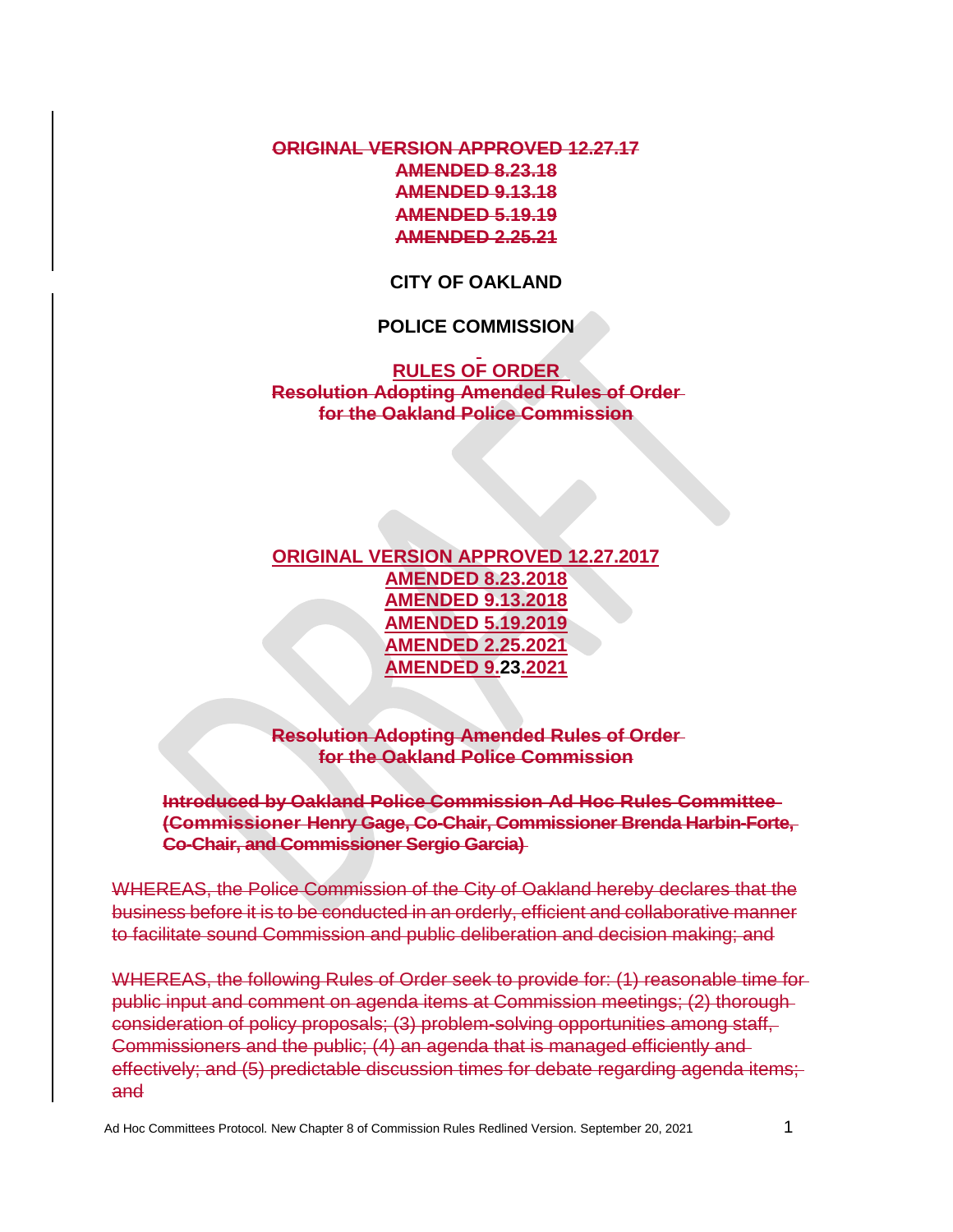WHEREAS, in recognition of these goals, the Commission desires to establish these Amended Rules of Order for the conduct of Commission operations and meetings; and

WHEREAS, the Brown Act (Government Code Section 54950, et seq.) and Oakland's Sunshine Ordinance (Oakland Municipal Code Section 2.45.040) authorize the Commission to prescribe reasonable rules and regulations for conducting its meetings; and

WHEREAS, in December 2017, August 2018, September 2018, and May 2019, the Commission properly previously adopted and amended various rules of procedure, and now desires to further amend those rules; now therefore be it

RESOLVED: That the Commission hereby adopts these Amended Rules of Order in their entirety; and be it

FURTHER RESOLVED: That in accordance with the Oakland City Charter and the Oakland Municipal Code, the following are established as the Amended Rules of Order for the conduct of Oakland Police Commission operations and meetings.

ness before it is to be conducted in an orderly, efficient and collaborative manner to facilitate sound Commission and public deliberation and decision making; and

WHEREAS, the following Rules of Order seek to provide for: (1) reasonable time for public input and comment on agenda items at Commission meetings; (2) thorough consideration of policy proposals; (3) problem-solving opportunities among staff, Commissioners and the public; (4) an agenda that is managed efficiently and effectively; and (5) predictable discussion times for debate regarding agenda items; and

WHEREAS, in recognition of these goals, the Commission desires to establish these Amended Rules of Order for the conduct of Commission operations and meetings; and

WHEREAS, the Brown Act (Government Code Section 54950, et seq.) and Oakland's Sunshine Ordinance (Oakland Municipal Code Section 2.45.040) authorize the Commission to prescribe reasonable rules and regulations for conducting its meetings; and

WHEREAS, in December 2017, August 2018, September 2018, and May 2019, the Commission properly previously adopted and amended various rules of procedure, and now desires to further amend those rules; now therefore be it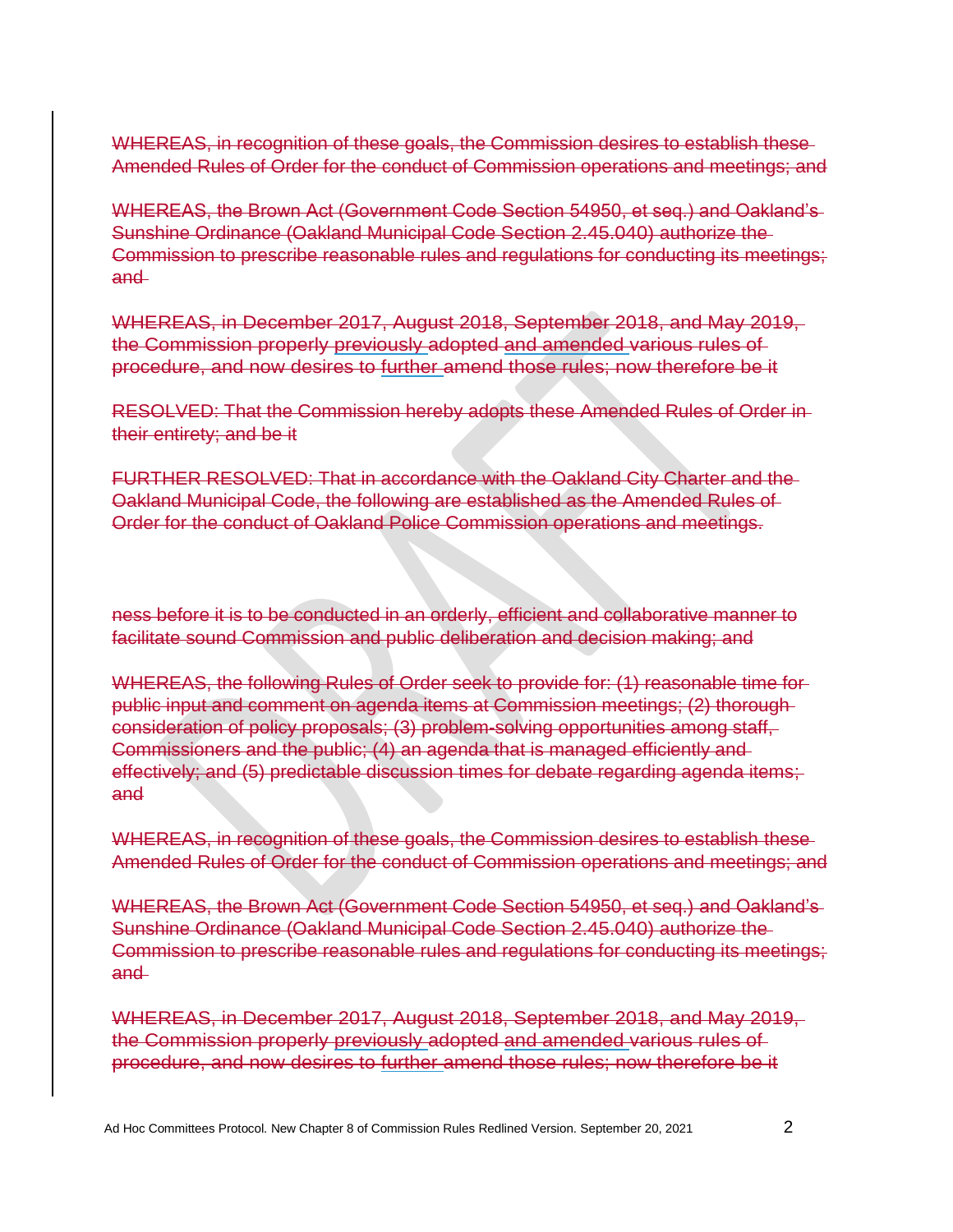RESOLVED: That the Commission hereby adopts these Amended Rules of Order in their entirety; and be it

FURTHER RESOLVED: That in accordance with the Oakland City Charter and the Oakland Municipal Code, the following are established as the Amended Rules of Order for the conduct of Oakland Police Commission operations and meetings.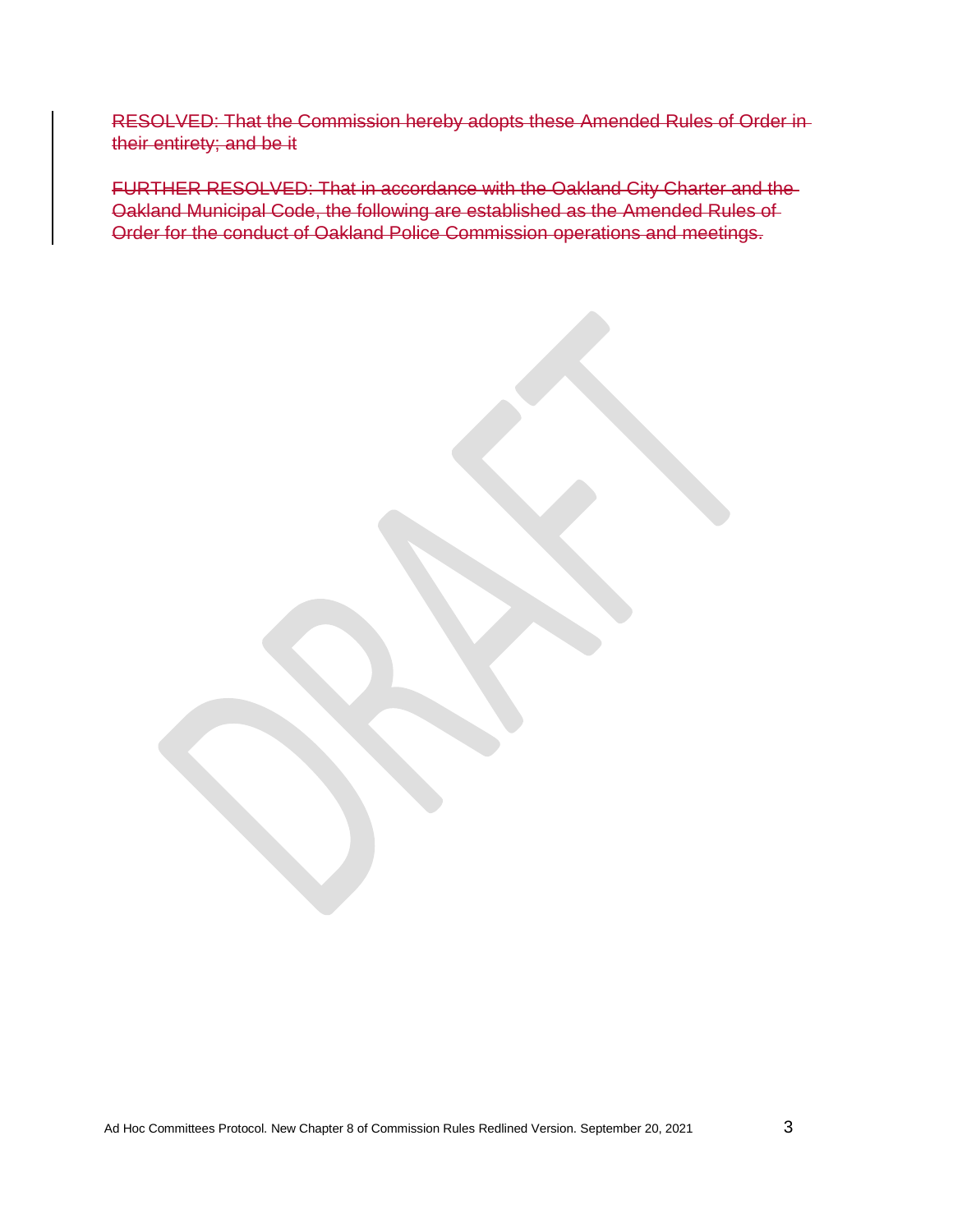## **CHAPTER 8 - AD HOC COMMITTEES**

**Rule 8.1 Formation of Ad Hoc Committees.** The Commission Chair shall appoint and remove members of committees in accordance with Rule 2.15 of the Commission's Rules of Order. When forming an ad hoc committee ("Committee"), the Chair shall clearly state the Committee's task and purpose. When making appointments, the Chair shall ensure a balanced allocation of Committee assignments so that all Commissioners handle a fair share of Commission work.

**Rule 8.2 Ad Hoc Committee Chair.** Commissioners serving on a Committee shall select one of their number to serve as Committee Chair. Committee Chairs shall have responsibility and discretion for the preparation and presentation of committee reports, the scheduling and management of Committee meetings, the scheduling and management of any public hearings conducted by the Committee, and the solicitation of Featured Community Participants.

## **Rule 8.3 Authority of Commissioners Serving on Ad Hoc Committees.**

Commissioners serving on a Committee have full voting authority on each such Committee. Only Commissioners may make motions or engage in other parliamentary procedures, and only Commissioners may vote on motions.

**Rule 8.4 Featured Community Participants in Ad Hoc Committees**. Upon recommendation of a Committee Chair, the Commission Chair shall appoint members of the public, including former Commissioners, to serve on Committees. Such appointees shall be referred to as Featured Community Participants in a particular Committee. Featured Community Participants shall provide advice and suggestions for the consideration of the Committee, and may participate in discussions and debate. Featured Community Participants are not considered "public officials" when serving on a Committee, and shall not make motions, vote on Committee action, or engage in other parliamentary procedures. Individuals who serve as Featured Community Participants shall follow the direction of the Committee Chair, and shall not disseminate Committee information or documents without the express written permission of the Committee Chair.

**Rule 8.5 Ad Hoc Committee Meetings**. Committees shall meet at least once per month, unless the Committee votes that a particular monthly meeting is unnecessary. The Committee Chair shall set the schedule and frequency of Committee meetings, and shall have discretion to determine how to engage public participation, and whether a meeting of the Committee shall be open to the public generally or limited to Featured Community Participants.